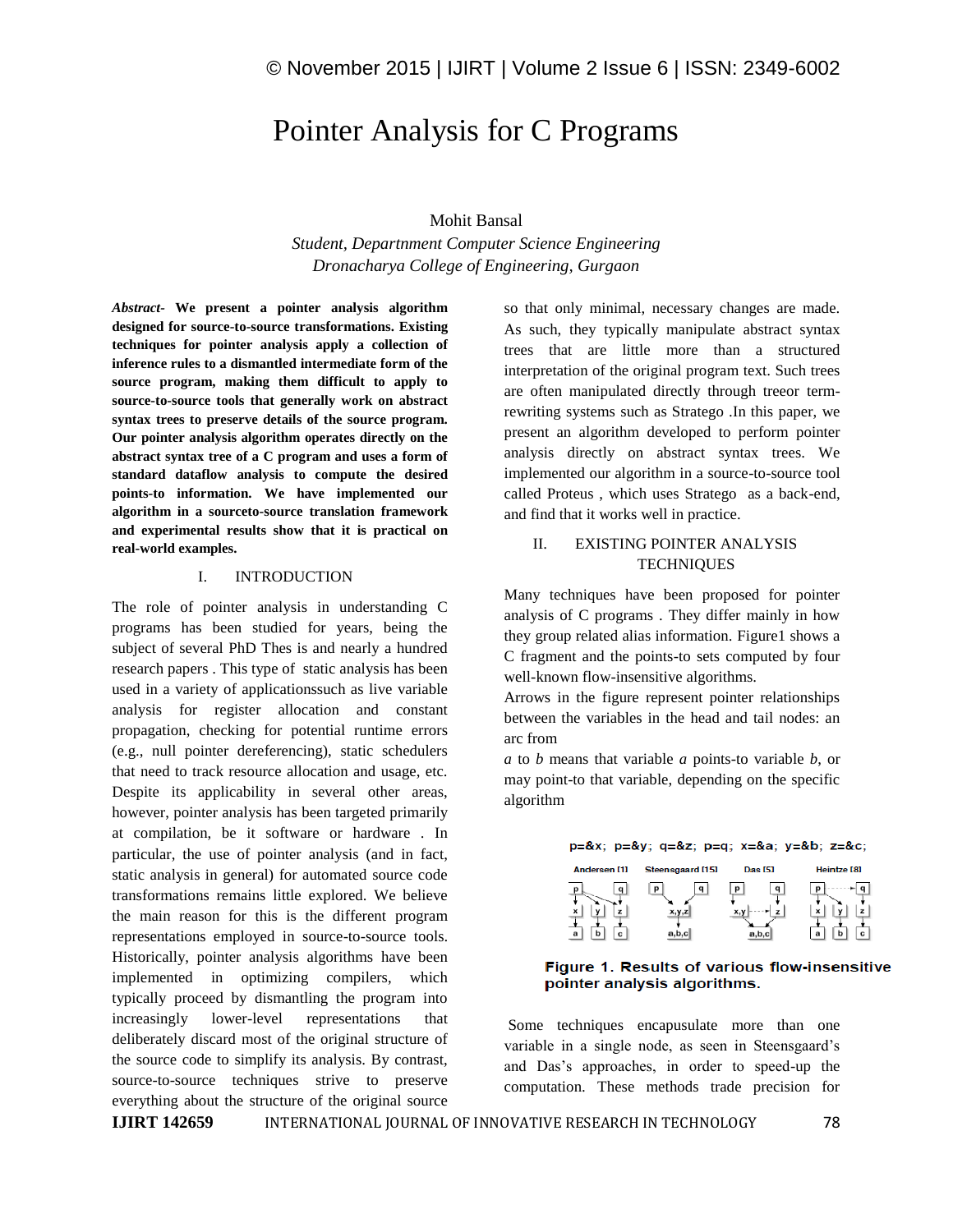running time: variable *x*, for instance, pointsto *a*, *b*  and *c* on both techniques, although the code only assigns *a*'s address to *x*.

Broadly, existing techniques can be classified as constraint-solving or dataflow-based . Members of both groups usually define a minimal grammarfor the source language that includes only basic operators and statements. They then build templates used to match these statements. The templates are cast as inference Rules or dataflow equation. The algorithms consist of iterative applications of inference rulesor dataflow equations on the statements of the program, duringwhich pointer relationships are derived. This approach assumes that the C program only contains allowed statements. For instance,  $a=**b$ , with two levels of dereference in the right-hand side, is commonly parsed



Existing techniques generally require the preceding statement to be dismantled into two sub-expressions, each having at most one level of dereference.



It is difficult to employ such an approach to sourcetosource transformations because it is difficult to correlate the results calculated on the dismantled program with the original source. Furthermore, it introduces needless intermediate variables, which can increase the analysis cost. For source-to-source transformations, we want to perform the analysis close to the source level. It is particularly useful to

directly analyze the ASTs and annotate them with the results of the analysis. Hence, we need to be able to handle arbitrary compositions of statements.

Precision is another issue in source-to-source transformations: we want the most precise analysis practical because

otherwise we may make unnecessary changes to thecode or, even worse, make incorrect changes. A flowinsensitive analysis cannot, for example, determine that a pointer is initialized before it is used or that a pointer has different values in different regions of the program. Both of these properties depend on the order in which the statements of the program execute. As a result, the approach we adopt is flow-sensitive

### **2.1 Analysis Accuracy**

Another source of approximation commonly found in today's approaches is the adoption of the so-called *non-visible*

*variables* , later renamed to *invisible variables* or, alternatively, *extended parameters* . When a function call takes place, a parameter1 *p* of pointer type might point to avariable *v* that is not in the scope of the called function. To

keep track of such pointer relationships, special symbolicnames are created in the enclosing scope and then manipulated in place of  $\nu$  whenever  $p$  is dereferenced. When the function call returns to the caller, the information

kept in the symbolic name is 'mapped' back to *v*. For example, for a variable  $x$  with type int<sup>\*\*</sup>, symbolic names

1 x and 2 x with types int\* and int would be created . If an indirect reference, say \*x, can lead to an outofscope variable *w*, the corresponding symbolic name 1 x is used to represent *w*.

There are some drawbacks with this approach: it adds an overhead in the analysis due to this 'mapping' and 'unmapping' of information, and it can become too approximateas the chain of function calls gets larger. The following example shows how spurious aliases can be generatedeven though symbolic variable 1 a is not accessed within the called function.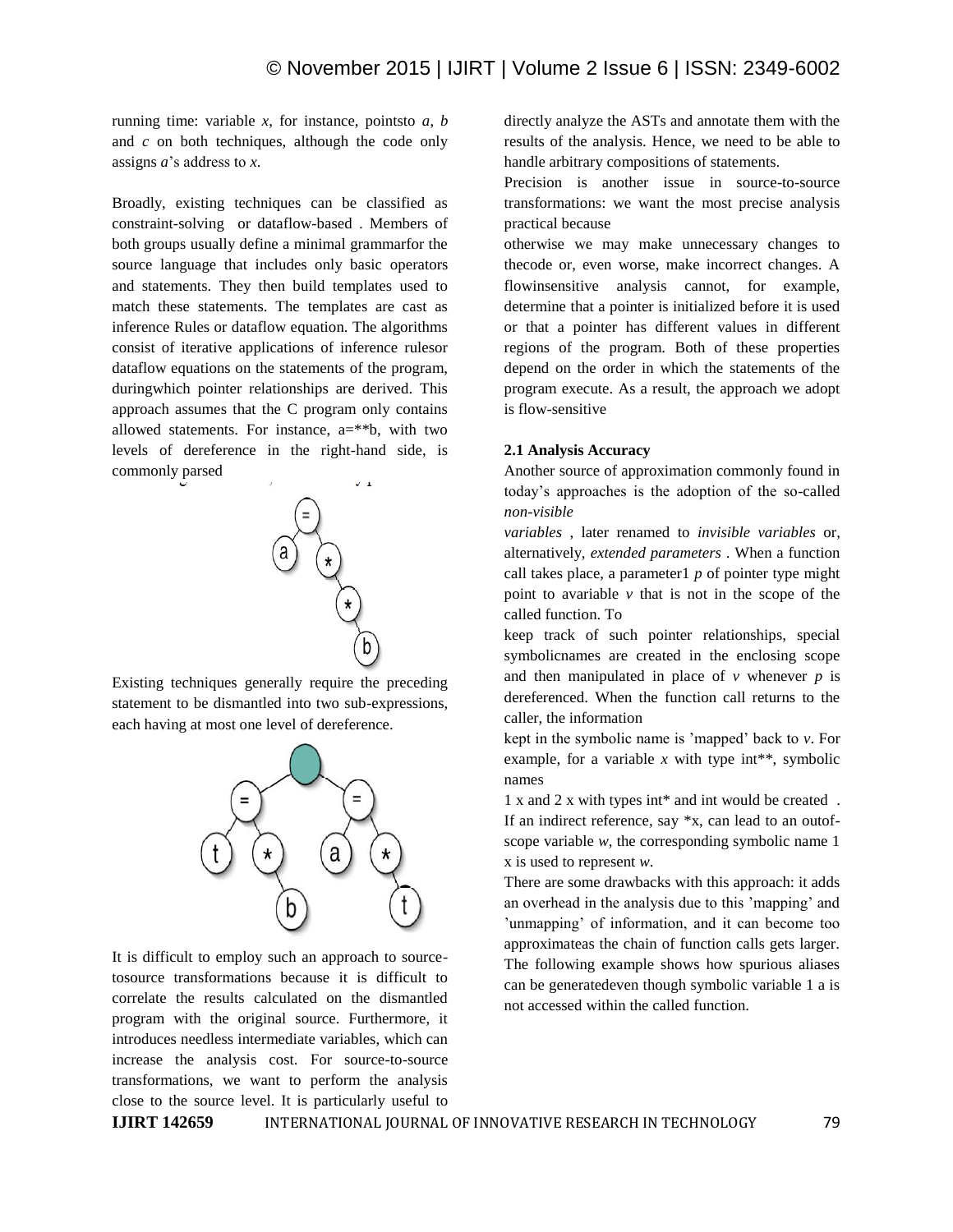

Figure 2. Innacuracy due to invisible variables.

The adoption of invisible variables, however, is of relevant importance if one's priority is the efficiency of the

interprocedural pointer analysis. The use of invisible variables facilitates summarization of the effects of a procedure

in the pointer relationships, and this enables the analysis to avoid re-evaluating a function's body in some particular

cases . On the other hand, invisible variables can cause some imprecision. We believe that pointer analysis for source-to-source code transformationshould be *information*-driven, i.e., precision of results should have a high priority. In this sense, we eliminatethe use of invisible variables at the expense of (potentiallly) having to re-evaluate a function's body multiple times.We rely on specially created 'signatures' in order to maintain pointer relationships across function calls, and handle the parameter passing mechanism as regular assignments.

## III. ANALYSIS OUTLINE

Following the approach of Emami et al. [6], our analysis uses an iterative dataflow approach that computes, for

each pointer statement, the points-to set generated (*gen*) and removed (*kill*) by the statement. The net effect of each statement is (*in−kill*)∪*gen*, where *in* is the set of pointer relationships holding prior to the statement. In this sense, it is flow-sensitive and results in the following points-to sets for each sequence point in the code fragment of Figure 1.



By operating directly on the AST, we avoid building the control-flow graph for each procedure or the callgraph for

the whole program. Clearly, the control-flow graph can still be built if desired, since it simply adds an extra and relatively thin layer as a semantic attribution to the AST. Thus, from this specific point of view, ASTs are not a necessity for the iterative computation and handling of the program's control structure.

We assume the entire source code of the subject application (multiple translation units, multiple files) is resolved into a large AST that resides in memory , so that we are able to jump from one procedure to another through tree

queries. The analysis starts off at the program's *main*  function, iterating through its statements. If a function call is

encountered, its body is recursively analyzed taking into account pointers being passed as parameters as well as global pointers. When the analysis reaches the end of the function, it continues at the statement following the function call. Below, we give an overview of some aspects of the implementation.